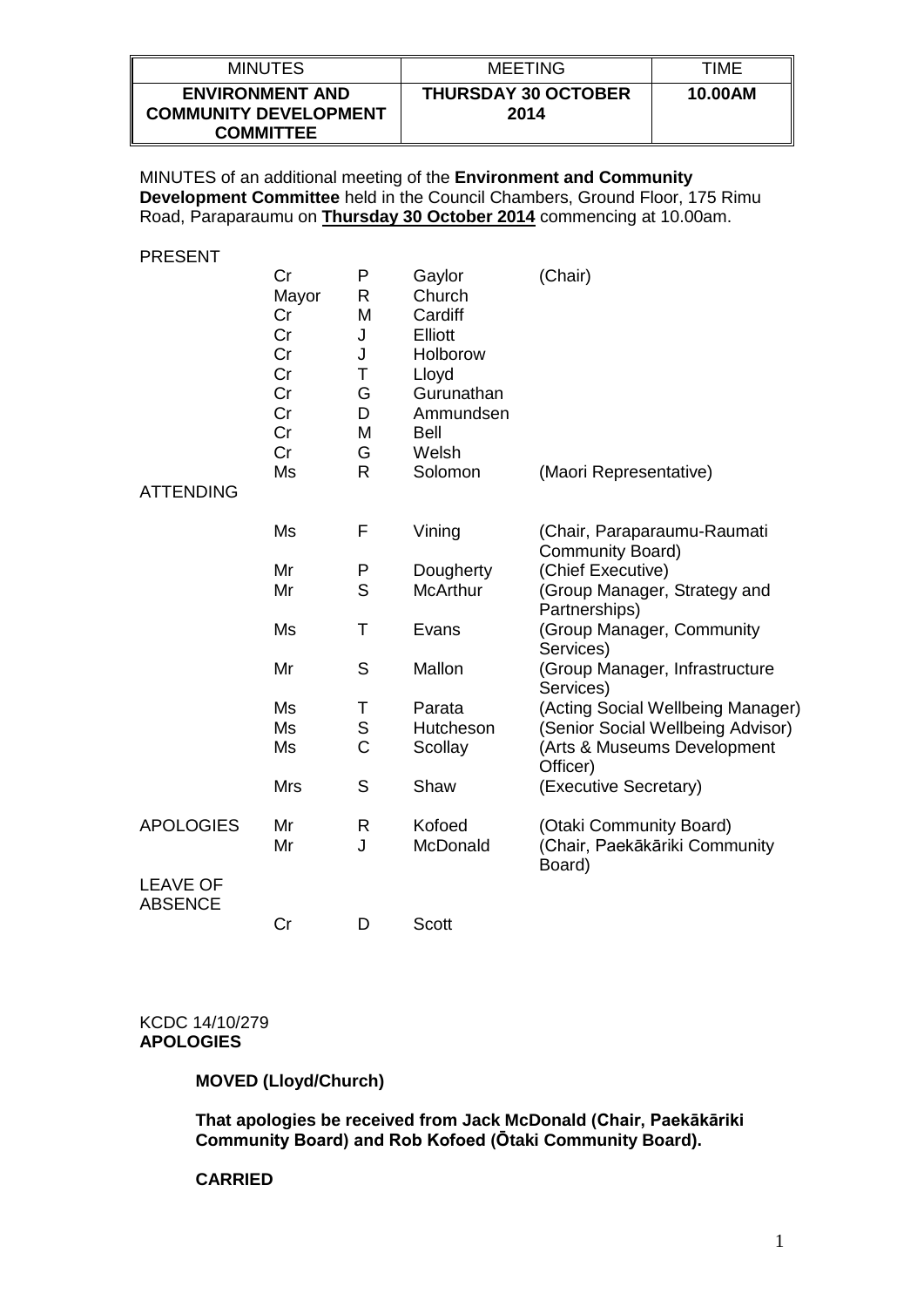| <b>MINUTES</b>                                                             | <b>MEETING</b>                     | TIME    |
|----------------------------------------------------------------------------|------------------------------------|---------|
| <b>ENVIRONMENT AND</b><br><b>COMMUNITY DEVELOPMENT</b><br><b>COMMITTEE</b> | <b>THURSDAY 30 OCTOBER</b><br>2014 | 10.00AM |

It was noted that Cr David Scott was on leave of absence.

# **DECLARATIONS OF INTEREST**

There were none.

### KCDC 14/10/280 **PRESENTATION: NGĀ KĀKANO**

Te Puawaitanga o Ngā Kakano introduced themselves to the Committee.

The goals of the group are to:

- create opportunities to actively involve young people;
- install good values, self-belief, confidence and skills in young people;
- educate Rangatahi Māori in a safe and open environment.

The group have partnered up with Ngati Toarangatira to deliver Waitangi Day next year. They will be doing a community mural project and they will also be running a large event during Marariki to celebrate the Māori new year.

### KCDC 14/10/281 **PRESENTATION: GROW WELLINGTON ANNUAL REPORT**

Gerard Quinn, Chief Executive from Grow Wellington presented to the Committee and gave an overview on the Annual Report.

This included

- Businesses:
- Technology Sector High Tech Capital;
- Sector Development;<br>• Attraction Prospects:
- Attraction Prospects;
- Regional Investment Profile;
- Make it here Education Wellington;
- Film Wellington;
- Innovation and Workforce:
- Creative HQ;
- What's coming up.

The following points emerged from discussions:

- Would Grow Wellington be channeling the savings from the Clean Tech rental back to Kapiti?
- Grow Wellington needed to talk to the Ōtaki Community in regards to Grow Wellington withdrawing from the Clean Tech Centre and the change in direction.
- Clarification around interfacing with WREDA;
- That it would be beneficial for Grow Wellington to present their Annual Report to the Kapiti Business Community.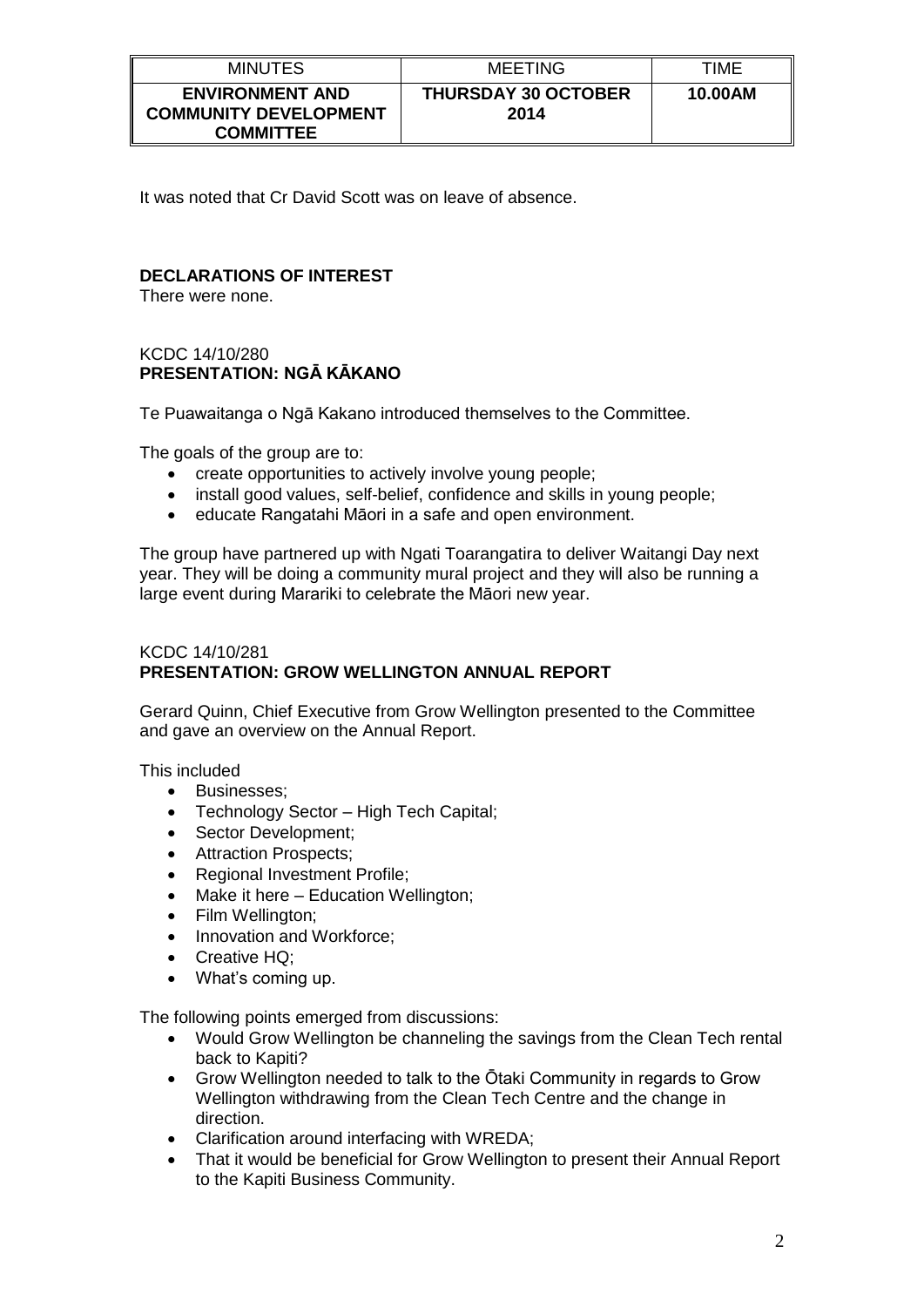| <b>MINUTES</b>                                                             | MEETING                            | TIME    |
|----------------------------------------------------------------------------|------------------------------------|---------|
| <b>ENVIRONMENT AND</b><br><b>COMMUNITY DEVELOPMENT</b><br><b>COMMITTEE</b> | <b>THURSDAY 30 OCTOBER</b><br>2014 | 10.00AM |

#### KCDC 14/10/282 **PUBLIC SPEAKING TIME**

- 1. Janet Bayly on behalf of Mahara Gallery, spoke to the Committee about the Mahara Gallery Trust Annual Report that is Item 9 on the agenda today. She also provided an update on the past year.
- 2. Diane Halstead the past Chair of the Citizens Advice Bureau Ōtaki spoke to the Committee and gave an update on the services they provide.

# **Action: Write a letter to John Britton to congratulate him on his achievement.**

- 3. Gillian Corder on behalf of Citizens Advice Bureau Kapiti spoke to the Committee and gave an update on the services they provide. They extended their thanks to the Council for their continued support.
- 4. Wynn Ingram on behalf of the Te Newhanga Kāpiti Community Centre spoke to the Committee. He thanked the Council for their contribution to the Centre, and provided an update.
- 5. Charlie Cordwell, Regional Manager Central, Surf Lifesaving NZ is reporting back on behalf of Paekākāriki Beach and Ōtaki Beach. He extended his thanks to Council for the funding they receive.
- 6. Mike Hall on behalf of Volunteer Kāpiti spoke to the Committee.

*The meeting adjourned at 11.40am.*

*Councillor Holborow left the meeting at 11.40am*

*The meeting reconvened at 11.53am.*

### KCDC 14/10/283 **MEMBERS' BUSINESS**

- (a) Public Speaking Time Responses there were none.
- (b) Leave of Absence

### **MOVED (Ammundsen/Church)**

**That a leave of absence be granted to Tony Lloyd from 4 to 15 November 2014.**

### **CARRIED**

(c) Matters of an Urgent Nature – there were none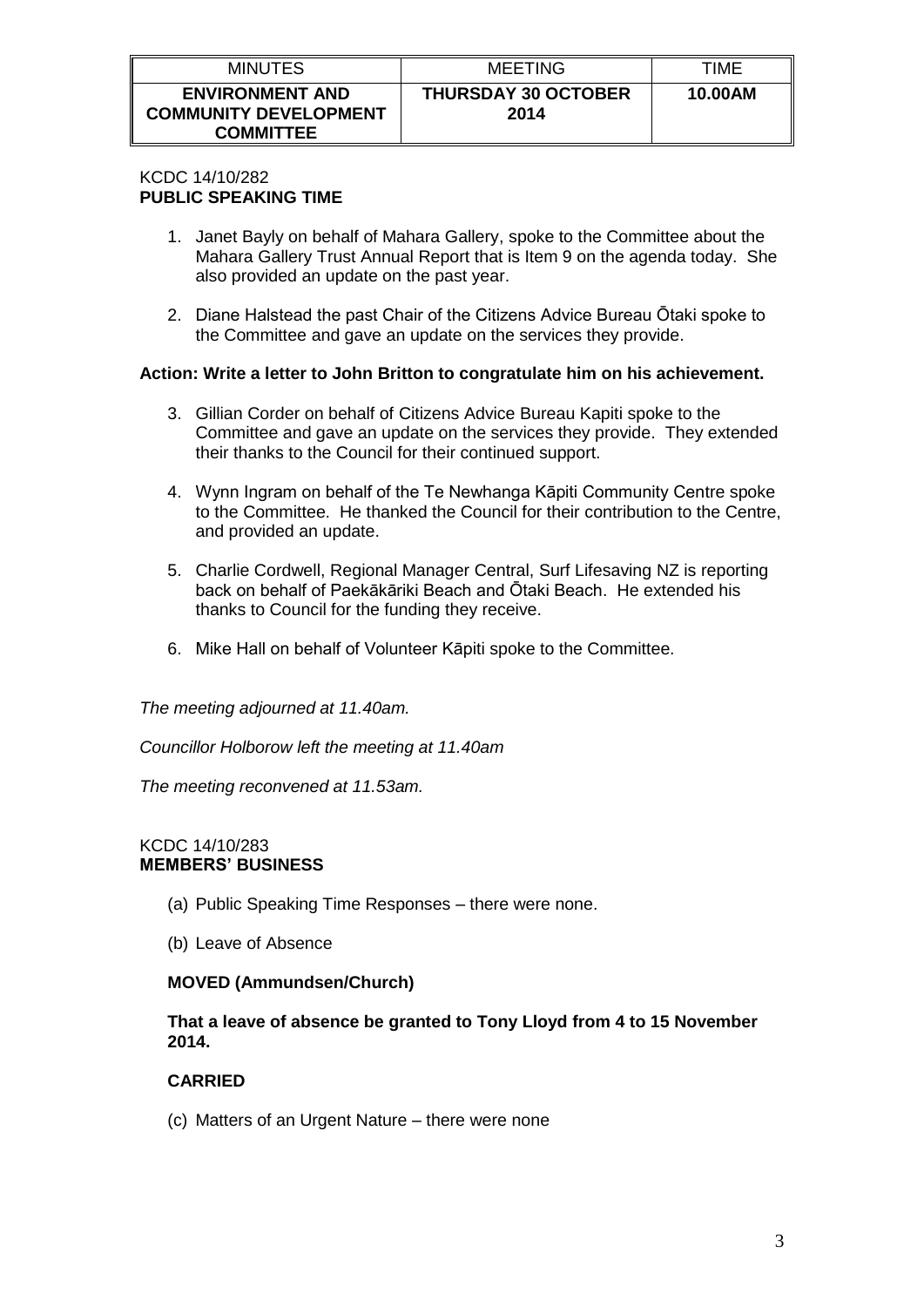| <b>MINUTES</b>                                                             | <b>MEETING</b>                     | TIME    |
|----------------------------------------------------------------------------|------------------------------------|---------|
| <b>ENVIRONMENT AND</b><br><b>COMMUNITY DEVELOPMENT</b><br><b>COMMITTEE</b> | <b>THURSDAY 30 OCTOBER</b><br>2014 | 10.00AM |

### KCDC 14/10/284 **COMMUNITY CONTRACTS PART ONE (SP-14-1318)**

Sam Hutcheson, Senior Social Wellbeing Advisor spoke to this report

The following points emerged from discussions:

- The Committee would like examples from Volunteer Kapiti of people that have obtained jobs;
- Councillors wanted to make sure that all the contract holders were aware that there was a Community Contracts review happening.

*Councillor Holborow rejoined the meeting at 12.00pm.*

### **MOVED (Gurunathan/Cardiff)**

**That the Environment and Community Development Committee notes the report on performance by Community Contract holders, as set out in Appendix Two of the report SP-14-1318.**

**That the Environment and Community Development Committee thanks the Community Contract holder organisations for their valuable work.**

### **CARRIED**

### KCDC 14/10/285 **MAHARA GALLERY TRUST ANNUAL REPORT (CS-14-1363)**

Catherine Scollay, Arts & Museums Development Officer spoke to this report.

Councillors asked what the total attendance numbers were and what part of this total were children on School trips? It was also asked what the attendance numbers were the previous year? Council staff would provide Councillors with this information.

### **MOVED (Holborow/Lloyd)**

**That the Environment and Community Development Committee receives The Mahara Gallery Trust Board Annual Report 2013-2014, and notes the Board and Gallery continue to meet the Council's performance targets.**

### **CARRIED**

KCDC 14/10/285 **CONFIRMATION OF MINUTES**

**MOVED (Bell/Cardiff)**

**That the minutes of the 11 September meeting of the Environment and Community Development Committee be confirmed as a true and accurate record.**

#### **CARRIED**